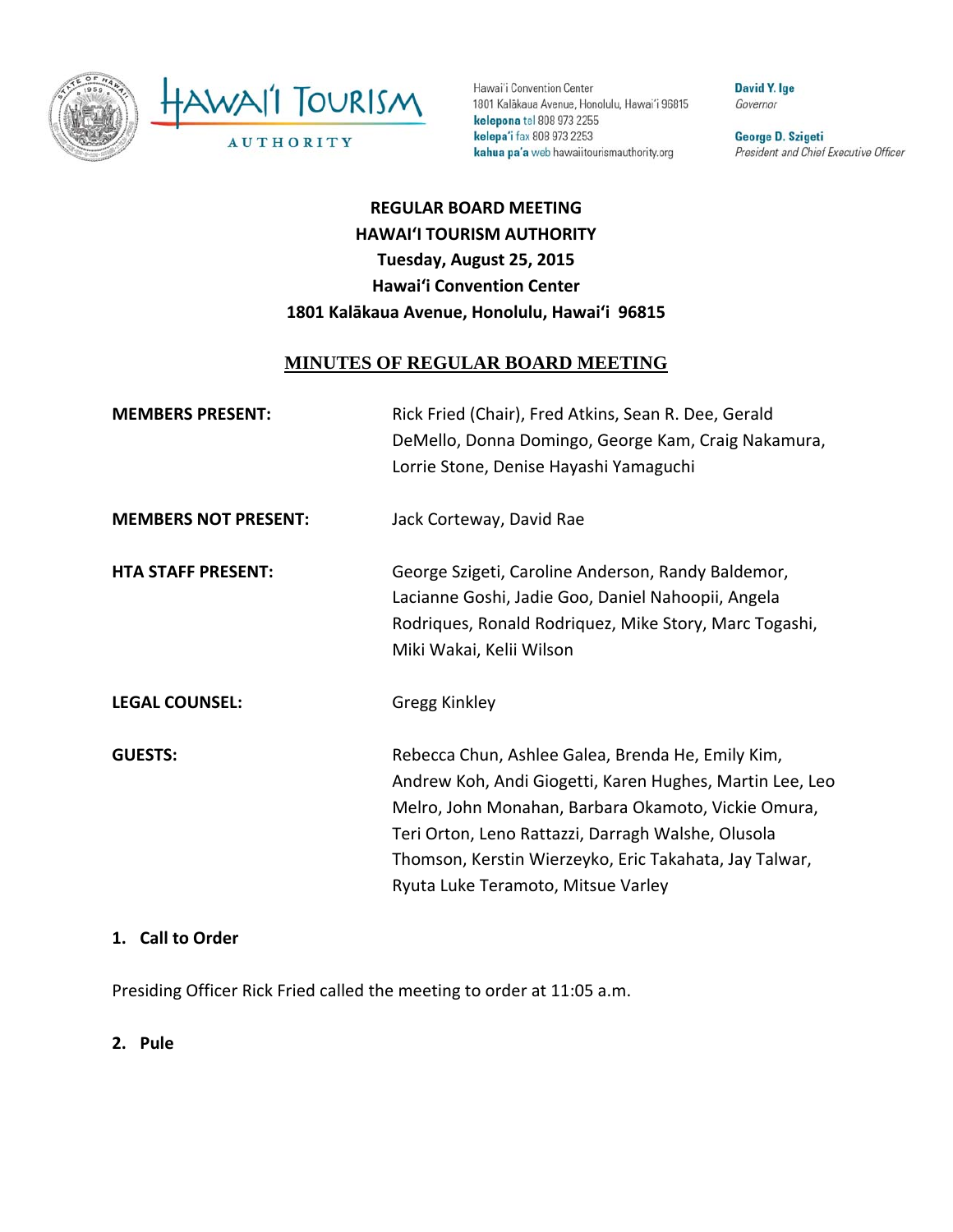Ms. Wilson offered a pule recognizing the marketing team from each major market area (MMA) and for a successful Tourism Conference.

#### **3. Approval of Minutes of Prior Board Meetings**

Ms. Domingo moved to approve the minutes of a meeting held on July 30, 2015. Mr. Atkins seconded the motion, which was unanimously approved without any amendment or reservation by any of the Board members present.

## **4. Review of Recent and Upcoming Permitted Interactions**

No Board member reported any permitted interaction.

## **5. Report of the CEO Relating to the HTA's Programs**

Mr. Szigeti acknowledged the presence of the marketing contractors from each MMA. He referred to the Report of the CEO dated August 25, 2015 that was and previously distributed to the Board for consideration and discussion. In addition to the Report, he offered the following "talking points" for the Board's consideration: the HTA's Tourism Conference anticipates the presence of 1,100 attendees this year as compared to 800 last year; the "waste water" spill at Waikiki resulted in 19 areas being tested and the tourism industry is in "damage control" and monitoring the situation; and, that Bishop & Company has received 111 applicants for the VP of Marketing position and anticipates conducting interviews in September for a selection to be made in October.

## **6. Presentation, Discussion and Approval of HTA's Financial Reports**

Mr. Togashi referred to the financial reports for the Tourism Special Fund and the Convention Center Enterprise Special Fund as of April 1 to June 30, 2015. He stated there were "no anomalies" to report. He noted the \$15.6 million in FY 2015 encumbrances includes a \$1 million "over-encumbrance" to be corrected in FY 2016 as "excess reserves."

Mr. Fried moved to approve the financial reports for the Tourism Special Fund and the Convention Center Enterprise Special Fund as of April 1 to June 30, 2015. The motion was seconded by Mr. Nakamura and unanimously approved by all the Board members present without any objection or reservation.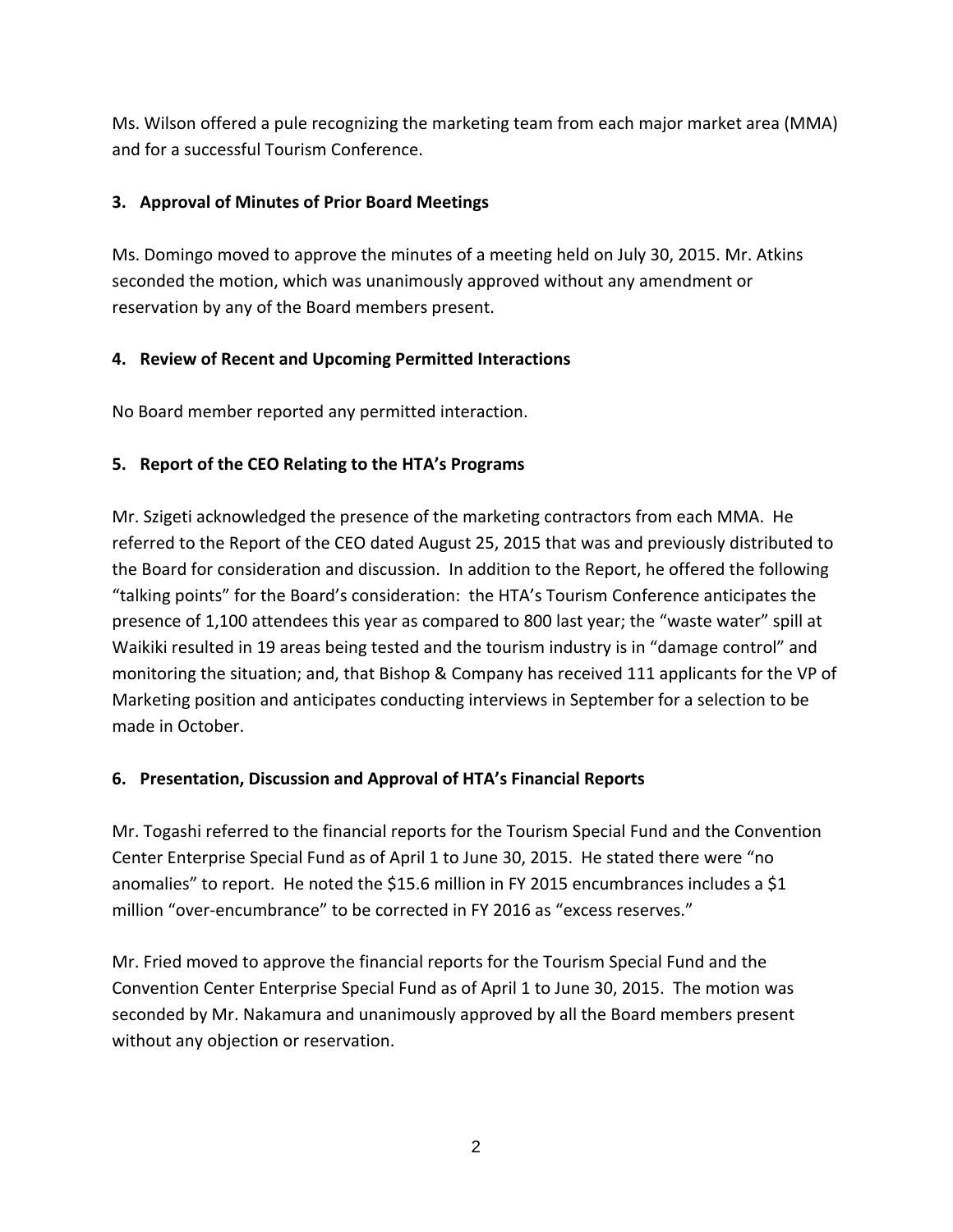- **7. Presentation and Discussion of Marketing Updates by HTA's Major Market Area Contractors and Meet Hawai'i**
- **8. Presentation, Discussion and Approval of Convention Center Enterprise Special Fund Budget for FY 2016**
- **9. Presentation and Discussion of Air Access Development by Ailevon Pacific Aviation Consulting**

Mr. Fried expressed a desire to discuss agenda items 7, 8 and 9 in executive session because of a need to receive confidential competitive information, which if it were disclosed would adversely impact Hawai'i's competitive advantage as a visitor destination. Mr. Nakamura made a motion to conduct an executive session pursuant to HRS section 201B‐4(a)(2) to discuss information that must be kept confidential to protect Hawai'i's competitive advantage as a visitor destination. Ms. Domingo seconded the motion, which was unanimously approved by all the Board members present and without any objection or reservation.

The meeting was recessed for an executive session at 11:16 a.m. The meeting was reconvened at 4:10 p.m. (Mr. Atkins was not present.)

The Board met in executive session and considered confidential competitive information provided by the various marketing contractors in each MMA.

## **8. Presentation, Discussion and Approval of Convention Center Enterprise Special Fund Budget for FY 2016** (continuation)

Mr. Togashi recommended an interim funding for 30 days to expend funds from the FY 2016 Convention Center Enterprise Special Fund budget in an amount of \$1 million for Sales & Marketing and \$1 million for convention center operations, and to defer the approval of the final budget. Mr. Fried made a motion to adopt the recommendation made by Mr. Togashi. Mr. Nakamura seconded the motion, which was unanimously approved by the Board members present without any objection or reservation.

## **9. Adjournment**

The meeting was canceled for lack of quorum at 4:15 p.m.